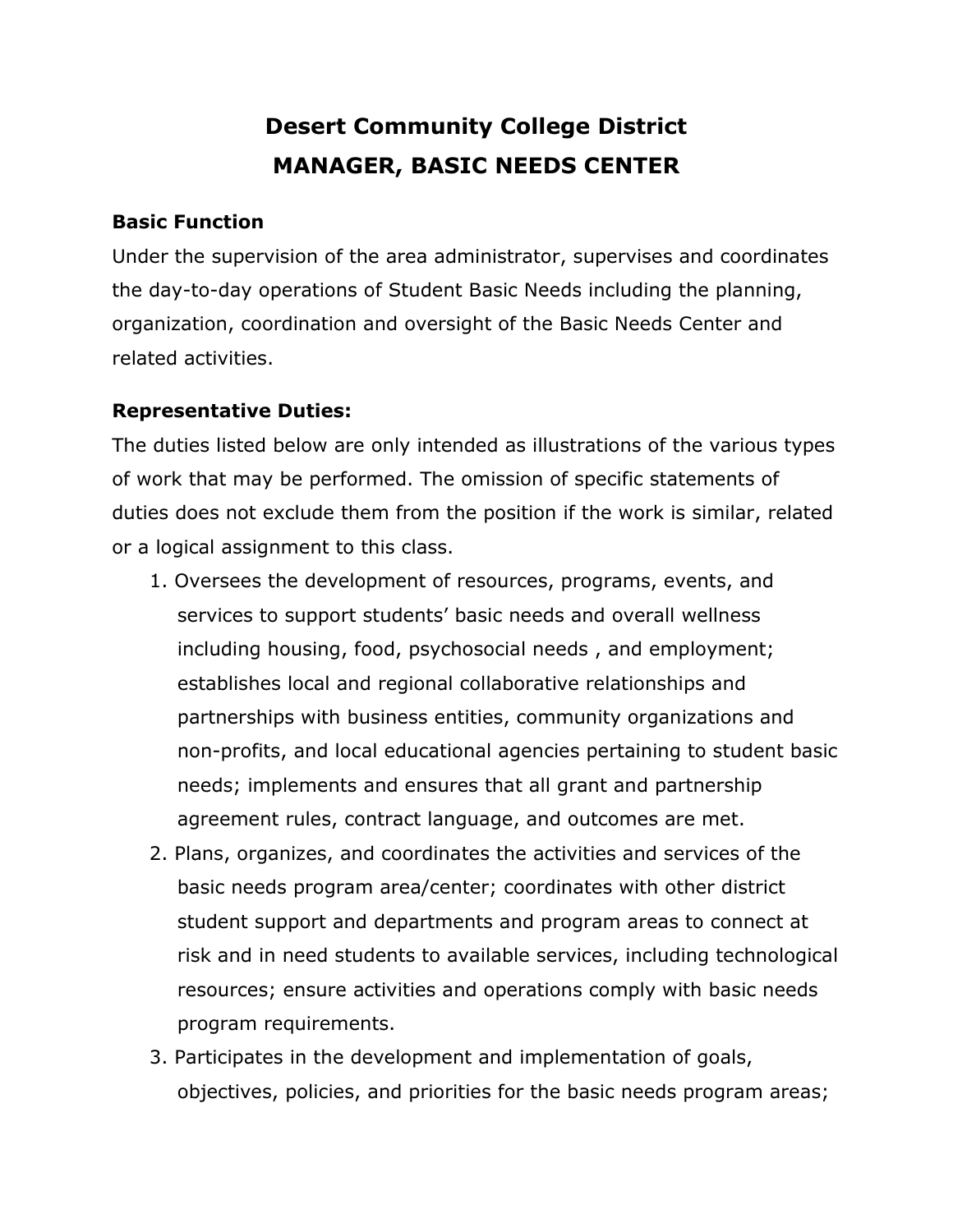works with leadership and across departments to research, implement, and administer policies, procedures, and adaptive business practices and processes; develops and maintains handbooks, forms, and related policies and procedures for program clients and client-support staff.

- 4. Monitors the program budgets and expenditures; makes recommendations regarding allocation of resources and expenditure of funds; ensure that fund spending and purchases are consistent with grant stipulations, community partnership agreements, college and District policies, and applicable guidelines.
- 5. Selects, trains, supervises, and evaluates the performance of assigned staff; sets goals and priorities for assigned staff; recommend transfers, reassignments, discipline, terminations, promotions and other personnel actions as appropriate
- 6. Coordinates college-wide food pantry efforts, including staffing and work guidance to staff, volunteers, and student workers; coordinates or participates in coordinating the ordering, pick up, receiving, and stocking of food items; maintains food quality controls; provides clients and client support staff with emergency or supplemental food resources outside of food pantry hours.
- 7. Plans, organizes, schedules, and conducts orientations, workshops, seminars, class presentations, meetings, and other activities related to the basic needs program areas; plans joint events and participates in planning and implementation meetings with other college and District departments and programs, and business and community representatives; arranges and confirms speakers; reserves facilities and make other necessary arrangements.
- 8. Maintains a directory of crisis and long-term support services for staff and students to reference, including mental and/or physical health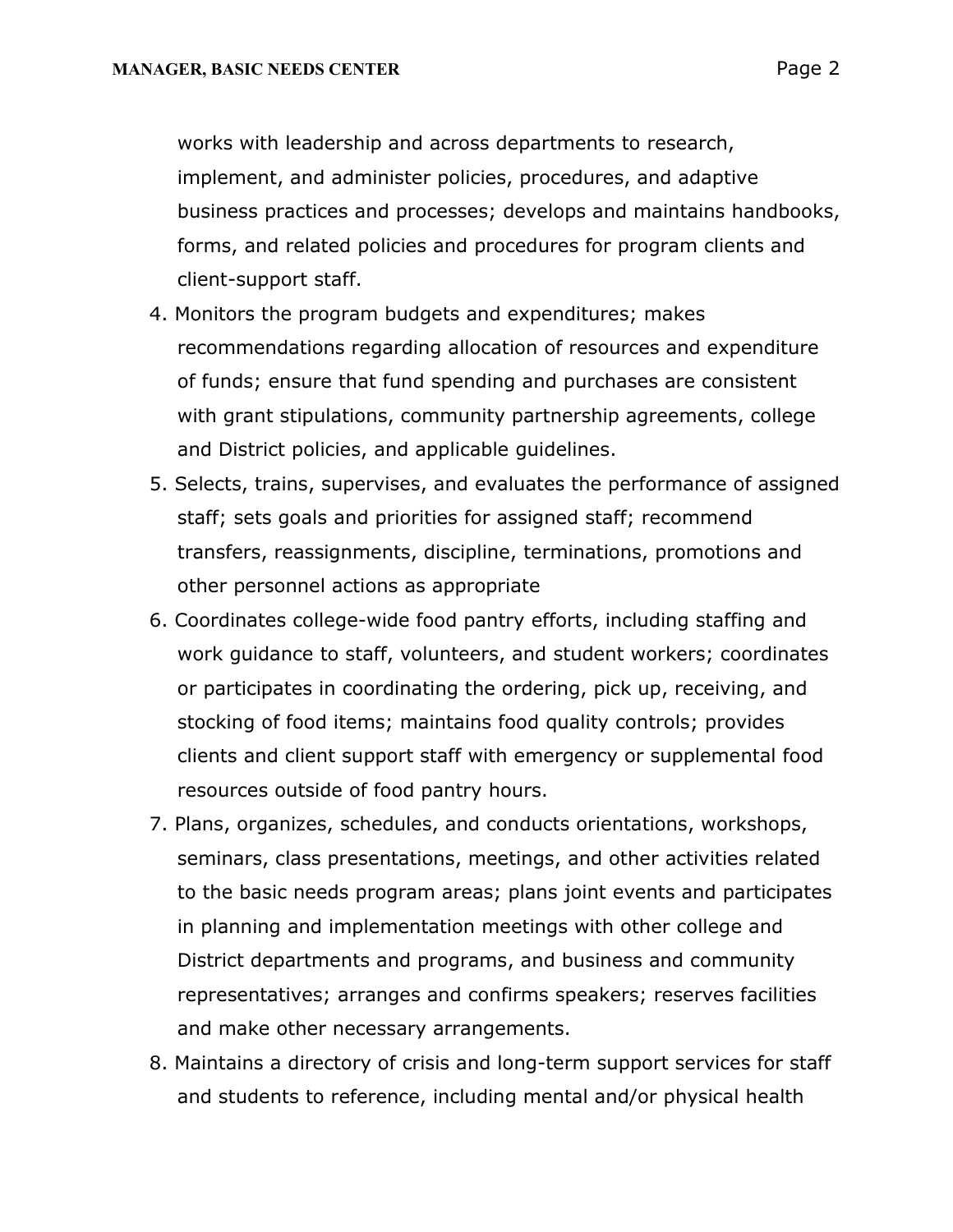services on and off campus, emergency or long-term housing solutions, financial assistance, and related resources offered by community organizations, county/city agencies, and the District.

- 9. Serve as a representative on various committees and other basic needs related projects associated with the program; identifies and expands on existing partnerships between departments, colleges, and organizations; ensures students receive support in accessing public benefits base on eligibility.
- 10. Provides training, information, assistance, referrals, and case management services regarding the basic needs program area to students, staff, and the general public; interprets and explains program applications, policies, procedures, requirements, and restrictions; develops promotional and informational materials for distribution on and off campus.
- 11. Collects, compiles, tabulates, and records narrative, statistical, and financial data and other information; compiles information from various sources and prepare appropriate forms, schedules, and reports; utilizes reports, outcomes, and generated data to identify service gaps and works with applicable internal and external partners bridge gaps between student needs and available resources.
- 12. Establishes and maintains program records including student records; develops systems and procedures to ensure the appropriate maintenance of complex, interrelated files containing confidential student information.
- 13. Perform other related duties as required.

## **Knowledge and Abilities**

## **Knowledge of:**

1. Student services policies, procedures, and practices in higher and K-12 education;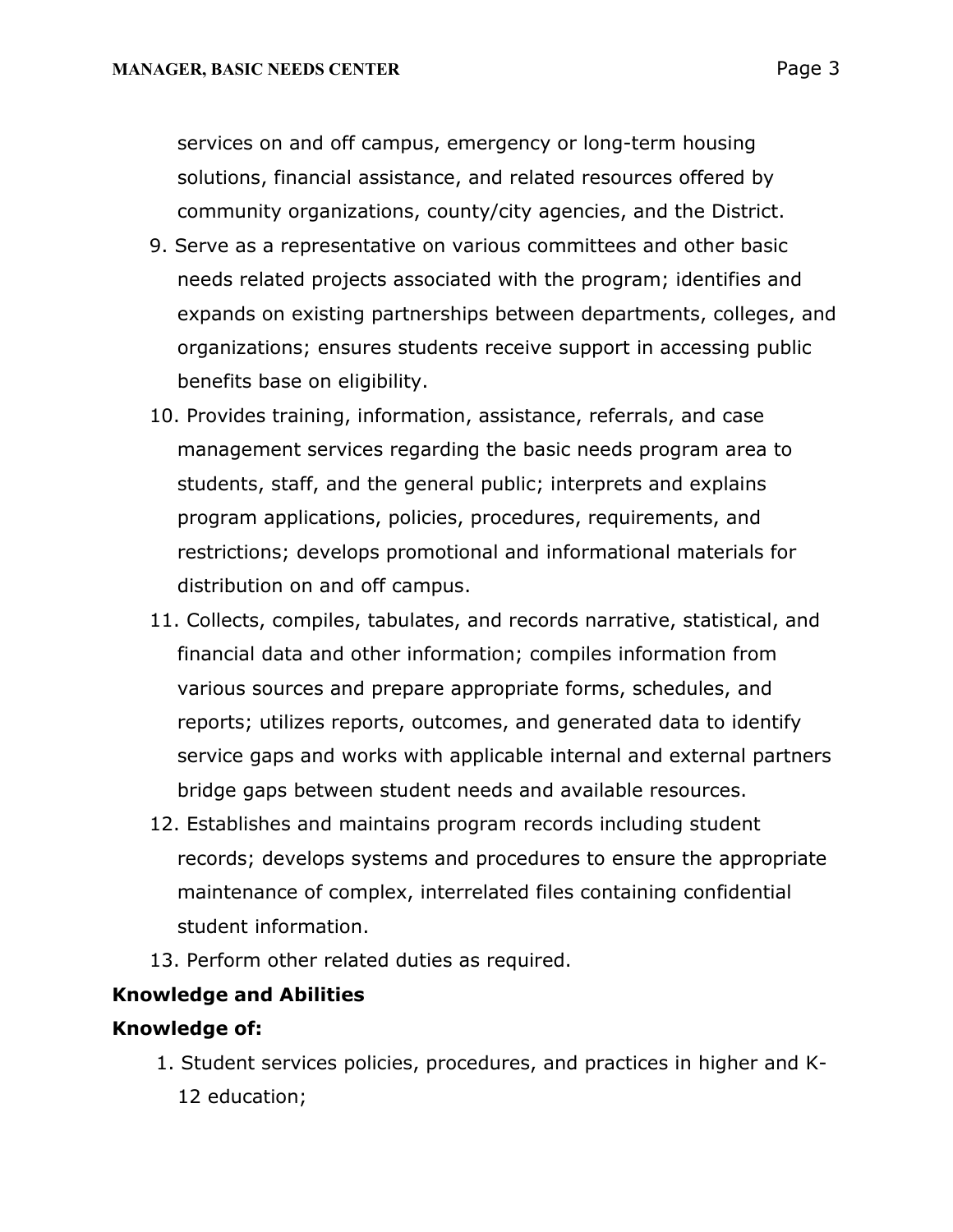- 2. Community organizing and support building;
- 3. Interpersonal communication strategies;
- 4. Psychosocial issues affecting student success in higher education;
- 5. Basic supervisory or leadership principles;
- 6. Demonstrated knowledge of and implementation of diversity, equity, inclusion, and antiracism efforts in an educational setting.
- 7. Screening and interviewing techniques for the purpose of determining program eligibility for students from diverse ethnic and socioeconomic backgrounds.
- 8. Pertinent federal, state, and local laws, codes, and regulations including applicable sections of the State Education Code and other legal requirements related to the basic needs program.

## **Ability to:**

- 1. Understand, interpret, and apply college policies, rules and regulations;
- 2. Demonstrate sensitivity to, respect for, and understanding of the needs of economically and educationally disadvantaged populations is required. Develop policies, procedures, and guidelines for students;
- 3. Effectively communicate, orally and in writing, with a diverse student population and college community;
- 4. Present to community organizations, students, private partners, and related groups concerning the basic needs program;
- 5. Utilize and leverage technology to communicate with students;
- 6. Maintain program budget and expenditure oversight;
- 7. Communicate in a friendly and helpful manner to students in distress and/or in need of assistance;
- 8. Establish and maintain effective relationships with students, faculty, staff and the community;
- 9. Understand student needs and make appropriate and timely referrals.